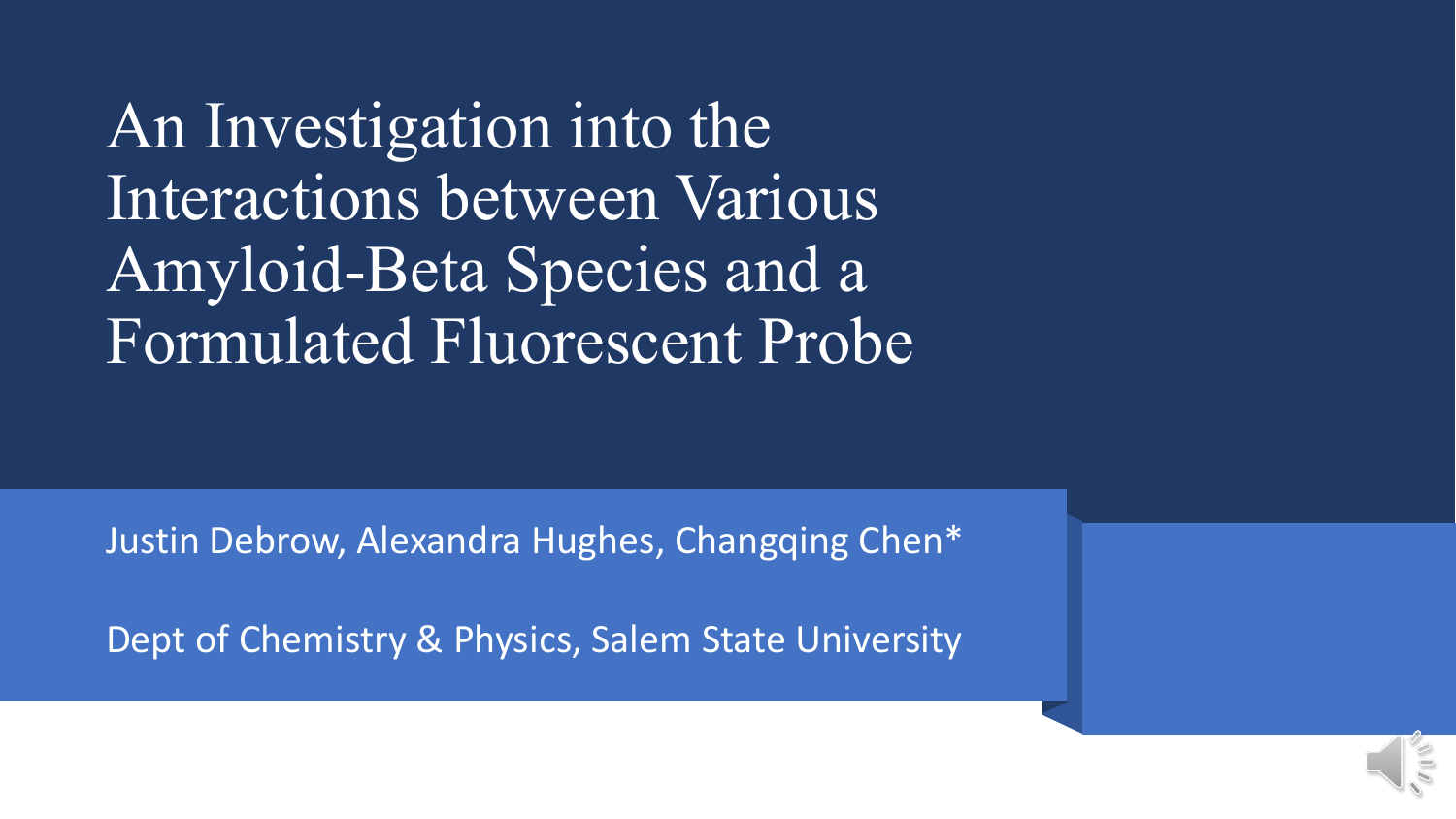# Outline

### Introduction

### Experimental Design

**Results** 

**Discussion** 

Conclusion

**References** 

Acknowledgments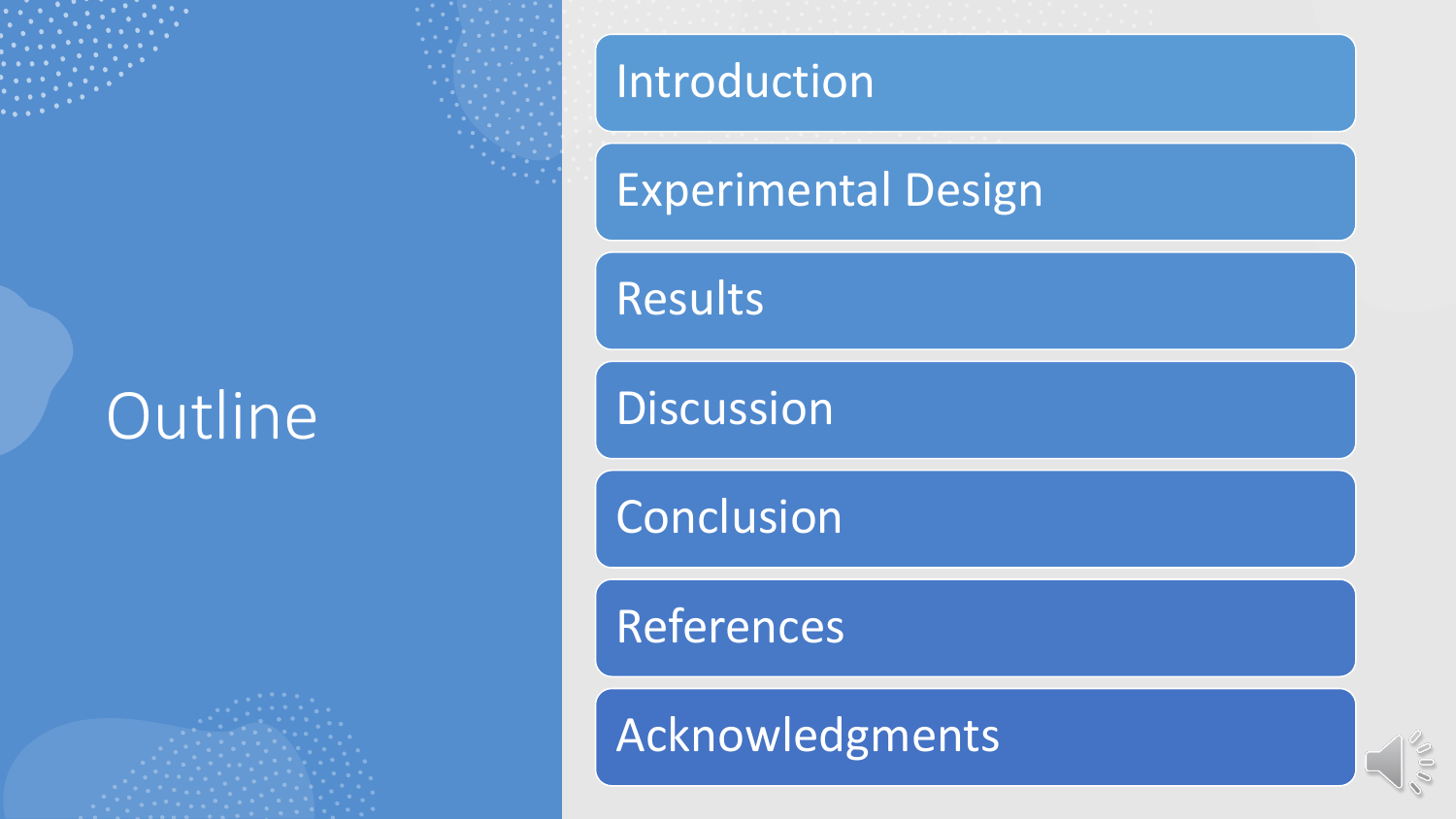## Introduction

- Alzheimer's Disease (AD) is a progressive neurodegenerative disorder that affects approximately 5.7 million US citizens.
- The cause of AD is theorized to be related to the accumulation of various Amyloid-Beta species (Aβ) in the brain.
- Curcumin, natural polyphenolic compound, has been shown to have an affinity to Aβ, which can serve as a fluorescent probe.
- This research investigated the fluorescence<br>of mixtures of Aβ species and curcumin at different Aβ concentrations.

Asp-Ala-Glu-Phe-Arg-His-Asp-Ser-Gly-Tyr-Glu-Val-His-His-Gln-Lys-Leu-Val-Phe-Phe-Ala-Glu-Asp-Val-Gly-Ser-Asn-Lys-Gly-Ala-Ile-Ile-Gly-Leu-Met-Val-Gly-Gly-Val-Val-Ile-Ala-OH

Figure 1: Aβ 1-42 amino acid sequence with highlighted area of interaction with curcumin



Figure 2: Molecular structure of curcumin, the fluorescent probe

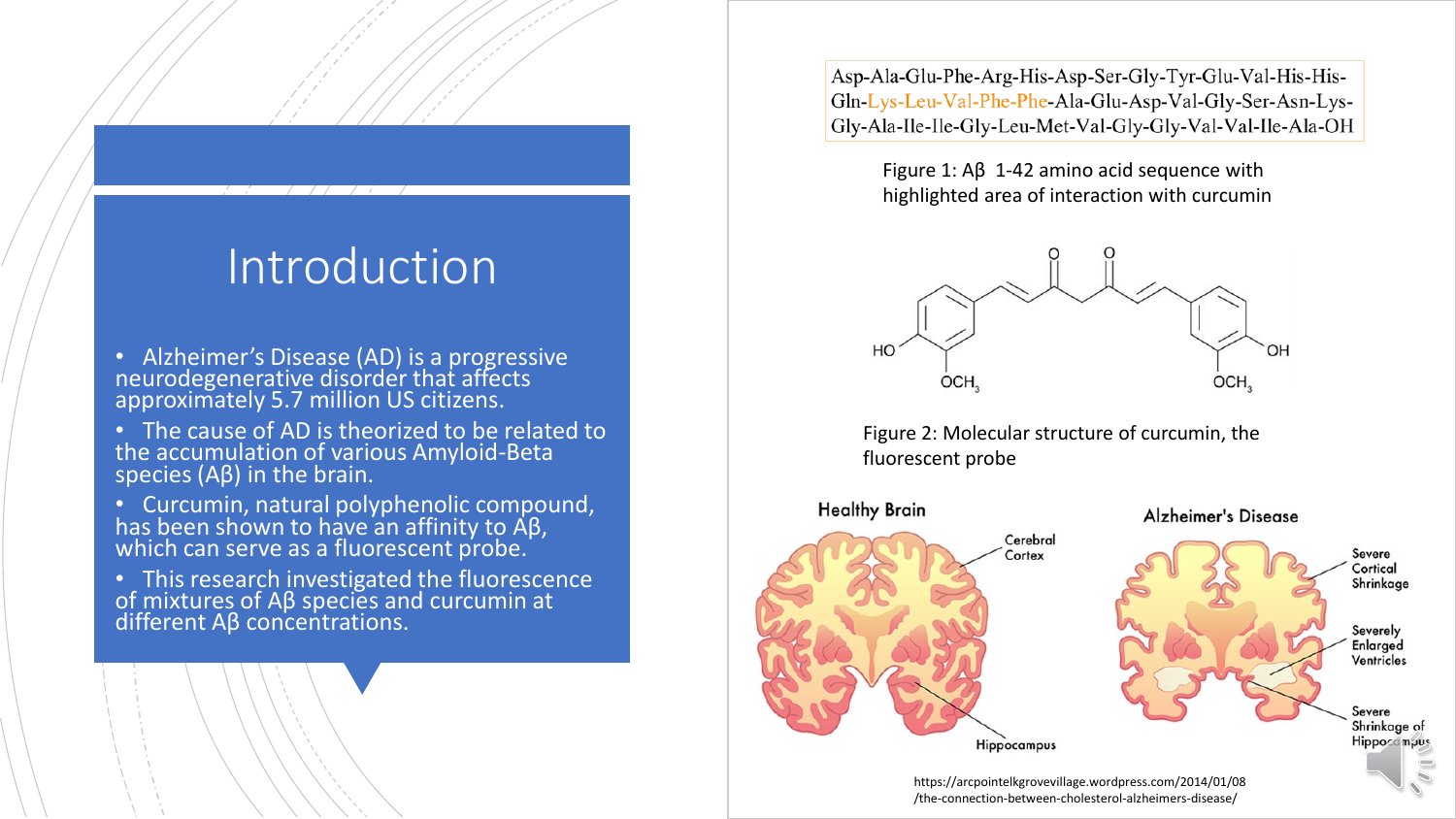Preparation of  $\mathsf{A}\mathsf{B}\text{-}\mathsf{4}2$  and Curcumin testing solutions:

- 5% curcumin in phosphate-buffered saline (PBS) was used as the fluorescent probe.
- 22.2  $\mu$ M A $\beta$ -42 aggregates, 22.2  $\mu$ M A $\beta$ -42 oligomer and 22.2  $\mu$ M A $\beta$ -42 monomer testing solutions were prepared according to reported procedure.
- Fluorescence measurements were performed using a Fluorescence Spectrophotometer.
- A $\beta$ -42 aggregates images were captured under a Fluorescence Microscope.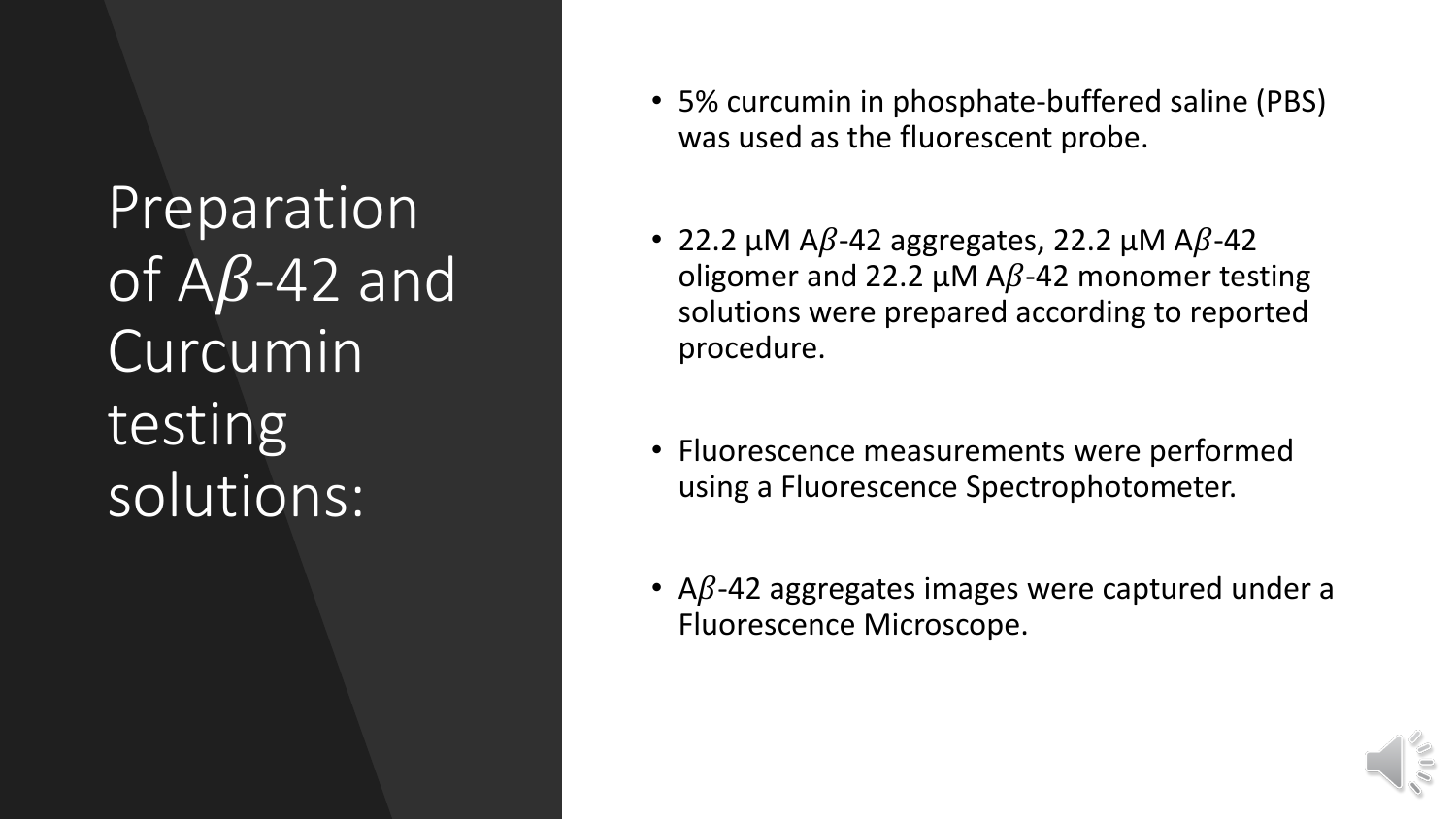# Fluorescence Microscopy Results





Figure 3: 10 µL of Aβ Aggregate testing solution with (right) and without (left) 10 µL of curcumin solution captured by a fluorescence microscope

In the absence of the curcumin solution, the  $A\beta$  aggregates were indistinguishable from the background.

In the presence of the curcumin, the  $A\beta$ aggregates are clearly visible.

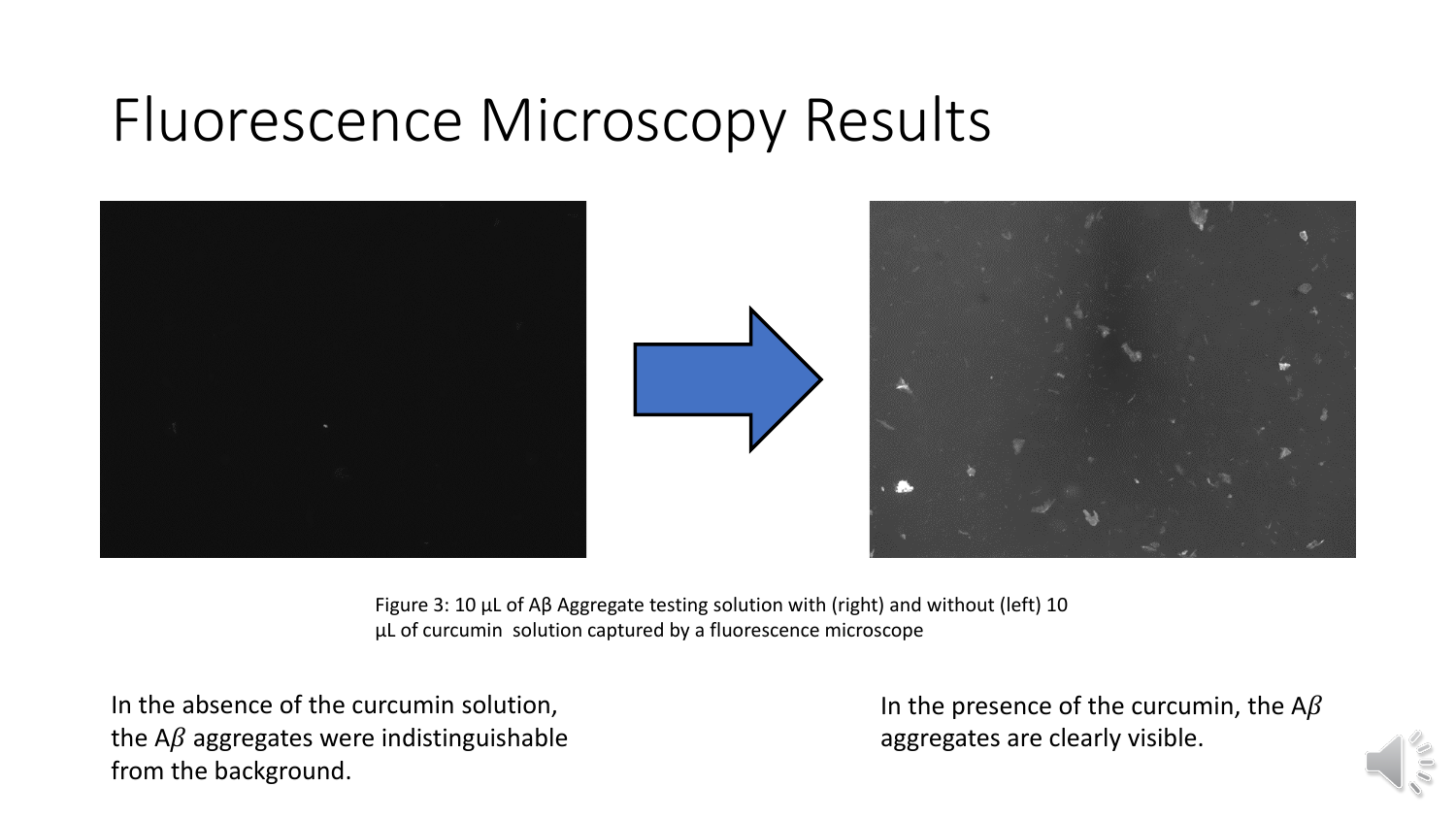Fluorescence of Curcumin in the Presence of 20µL Aβ-42

• At the lowest  $AB$ concentration level (20 µL), all curcumin-Aβ-42 species mixtures produced relatively similar fluorescence emissions and varied insignificantly from one another.

#### Fluorescence of Curcumin in the Presence of 20 microL  $\mathsf{AB}\text{-}\mathsf{42}$  Species



Figure 4: Fluorescence of Curcumin in the Presence of 20µL Aβ-42.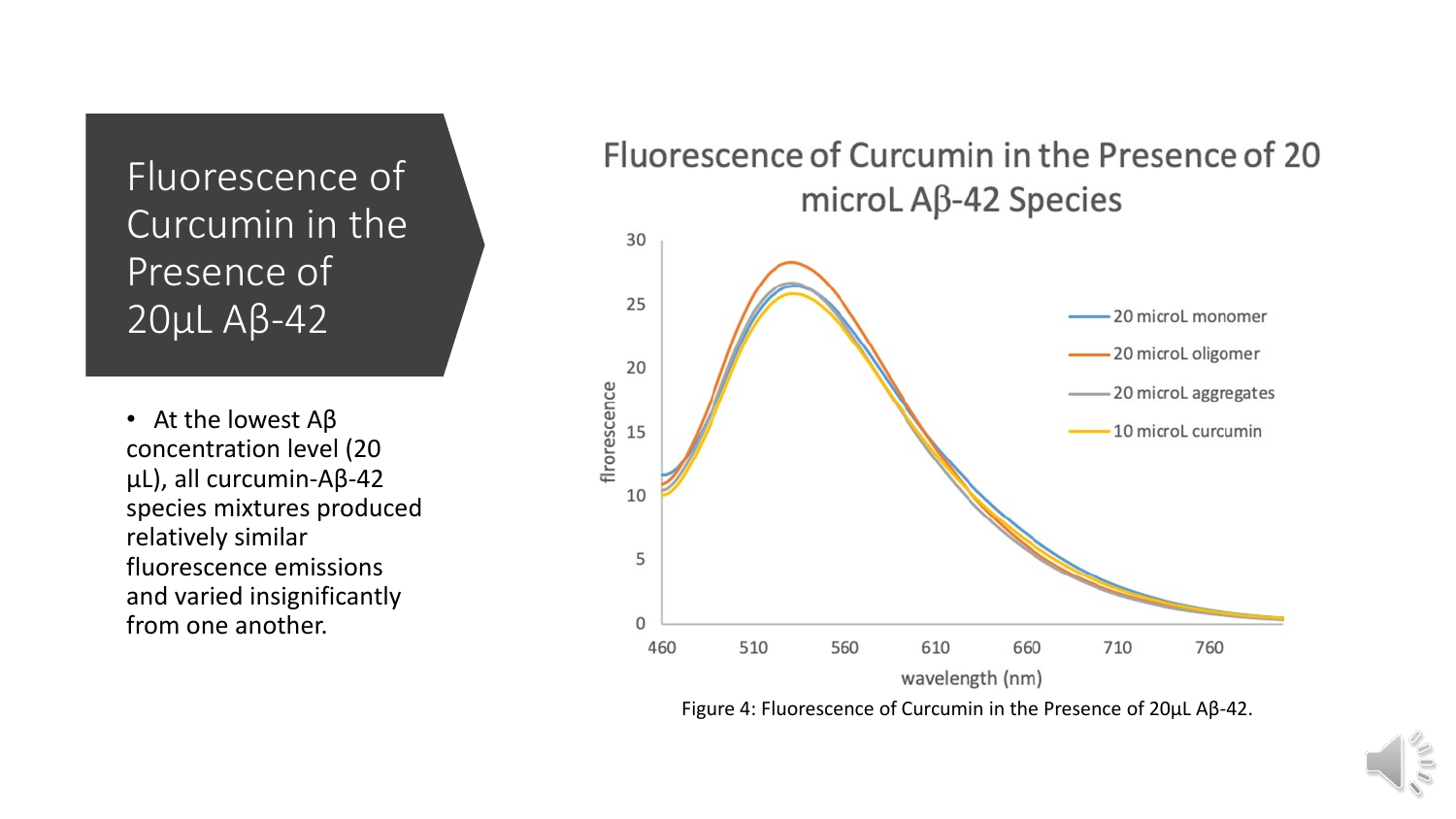### Fluorescence of Curcumin in the Presence of 100µL Aβ-42

• Comparing the spectra of the curcumin-monomer and the curcumin-oligomer<br>mixtures, the latter showed a relatively small blue-shift of 15 nm.

• Curcumin-aggregate<br>mixture displayed a much smaller fluorescence intensity.





Figure 5: Fluorescence of Curcumin in the Presence of 100µL Aβ-42.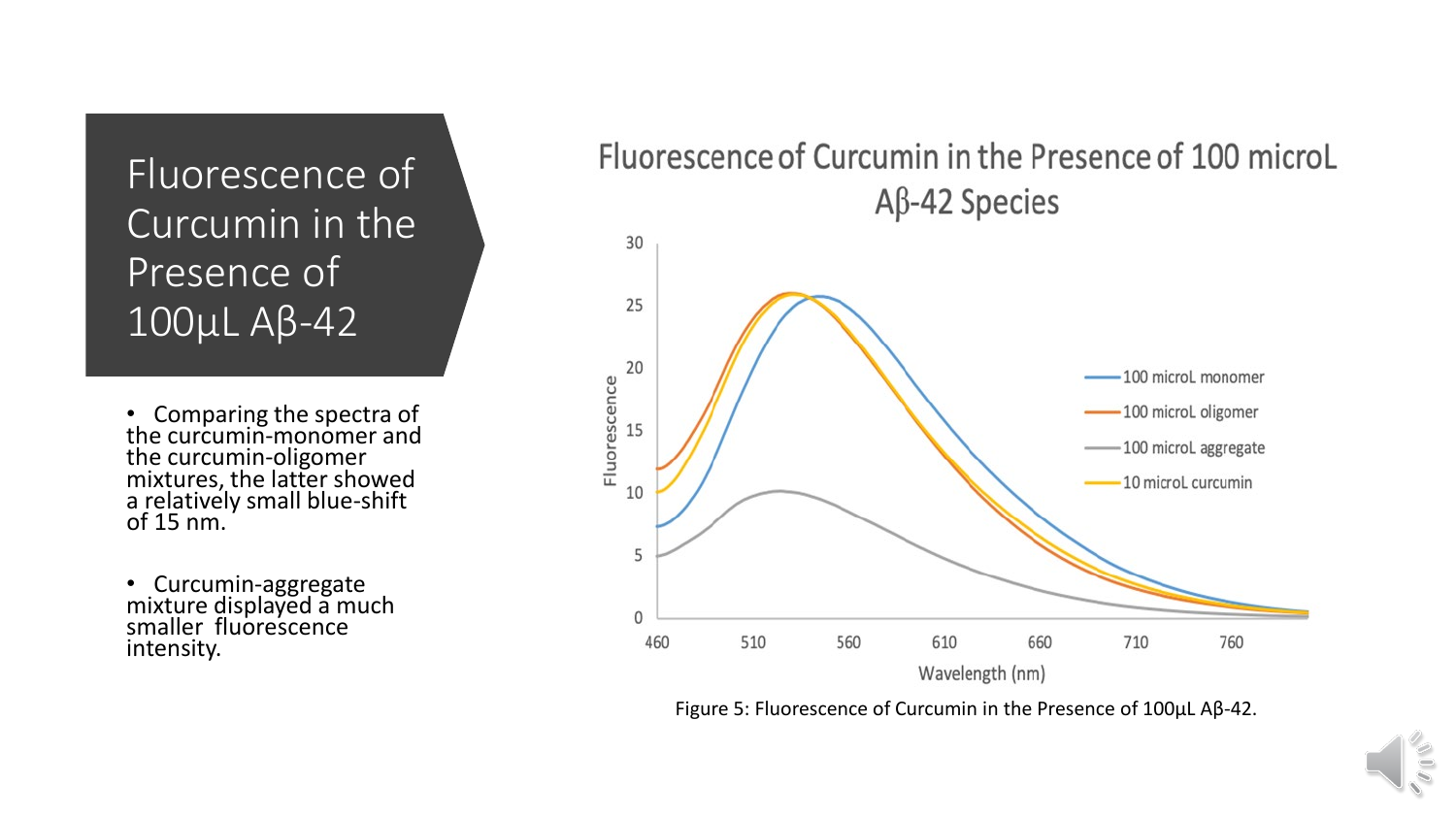#### Fluorescence of Curcumin in the Presence of 200µL Aβ-42

• Fluorescence of the curcumin-aggregate mixture was quenched. Emission peak was blueshifted.

• Emission peak of the curcumin-oligomer mixture was blue-shifted and had a slight decrease in peak intensity.



Figure 6: Fluorescence of Curcumin in the Presence of 200µL Aβ-42.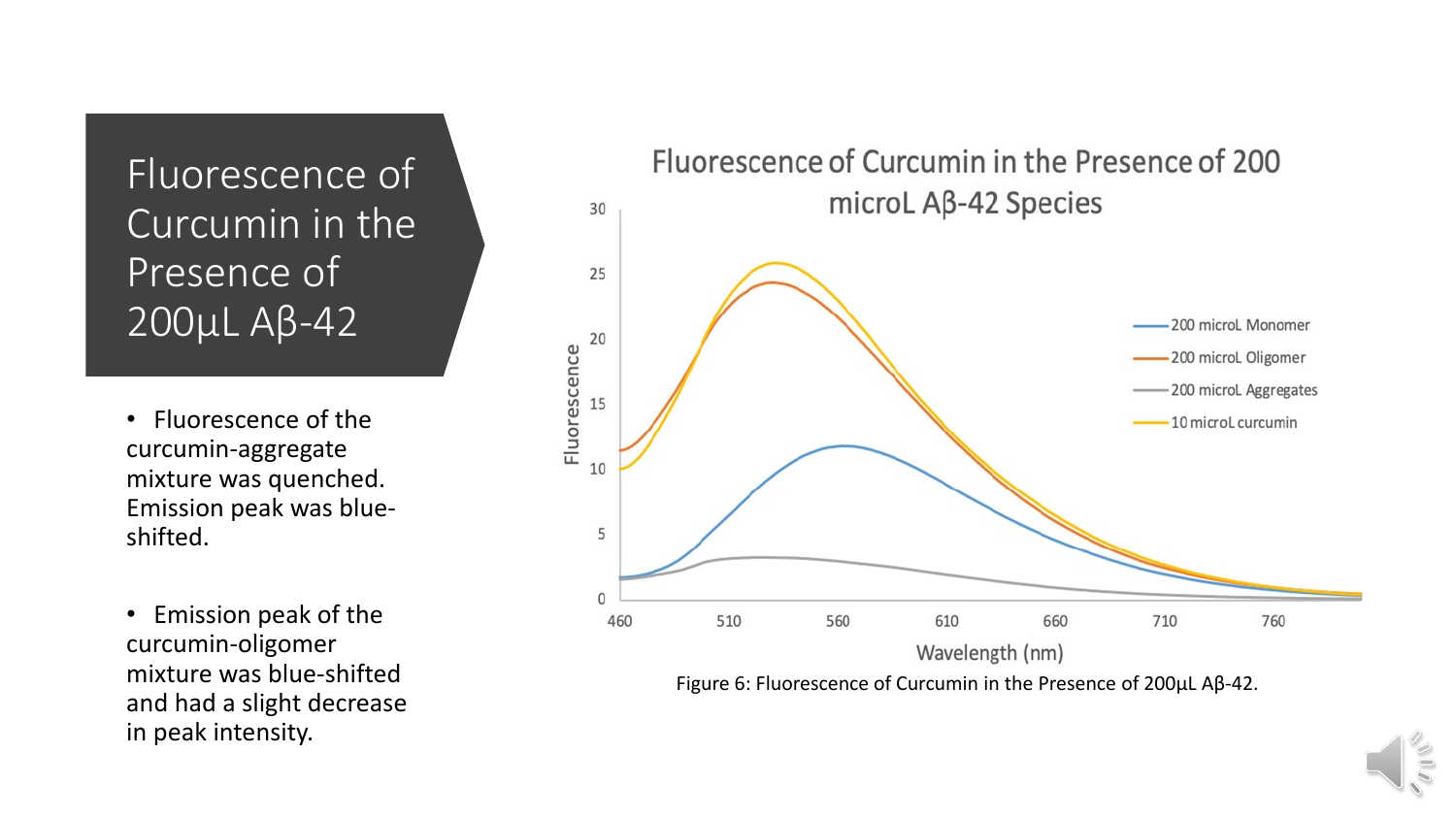#### Fluorescence of Curcumin in the Presence of 400µL Aβ-42

• Curcumin in the presence of 400 µL of Aβ species showed similar fluorescence spectra to the 200 µL Aβ species.



Figure 7: Fluorescence of Curcumin in the Presence of 400µL Aβ-42.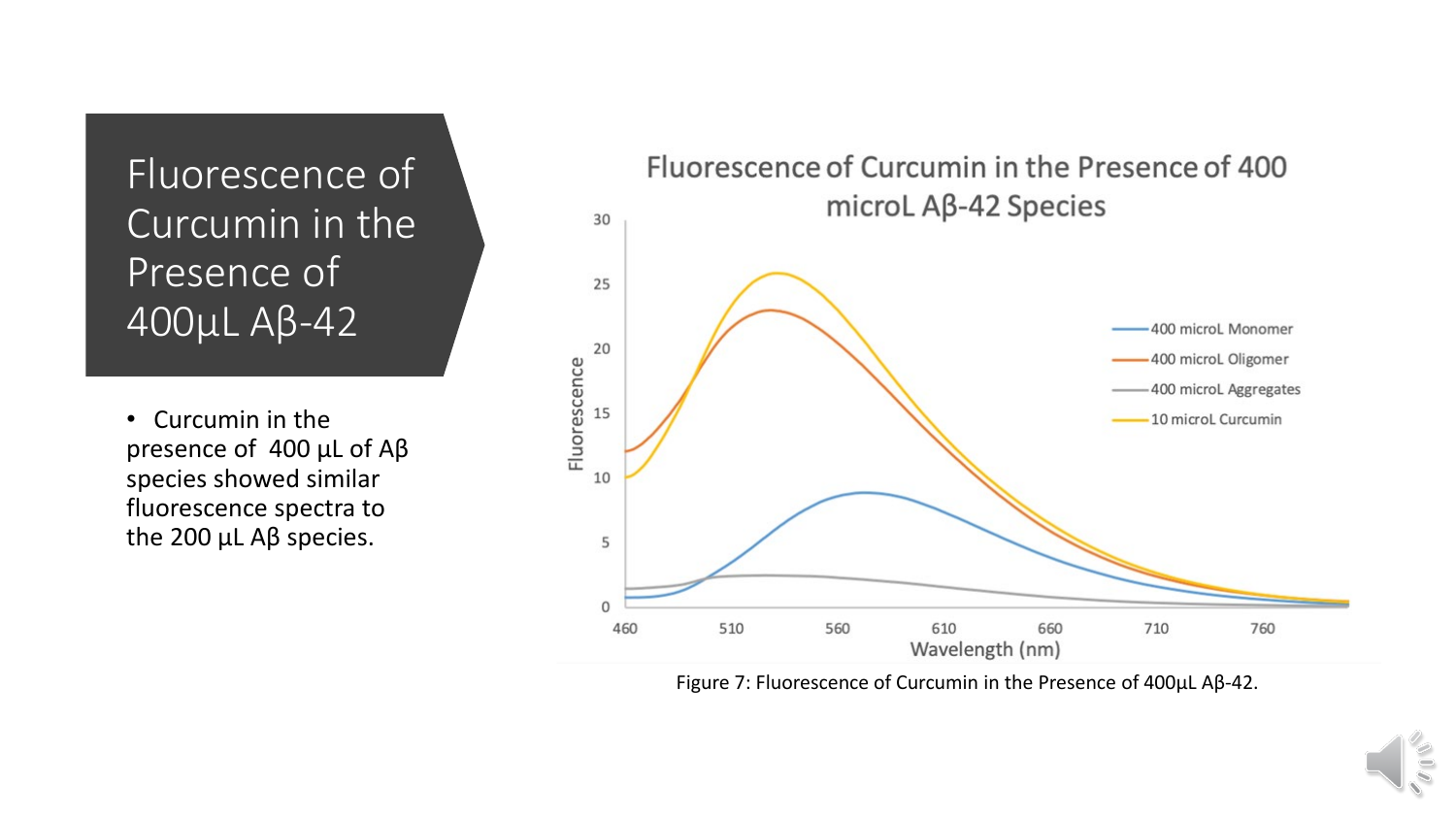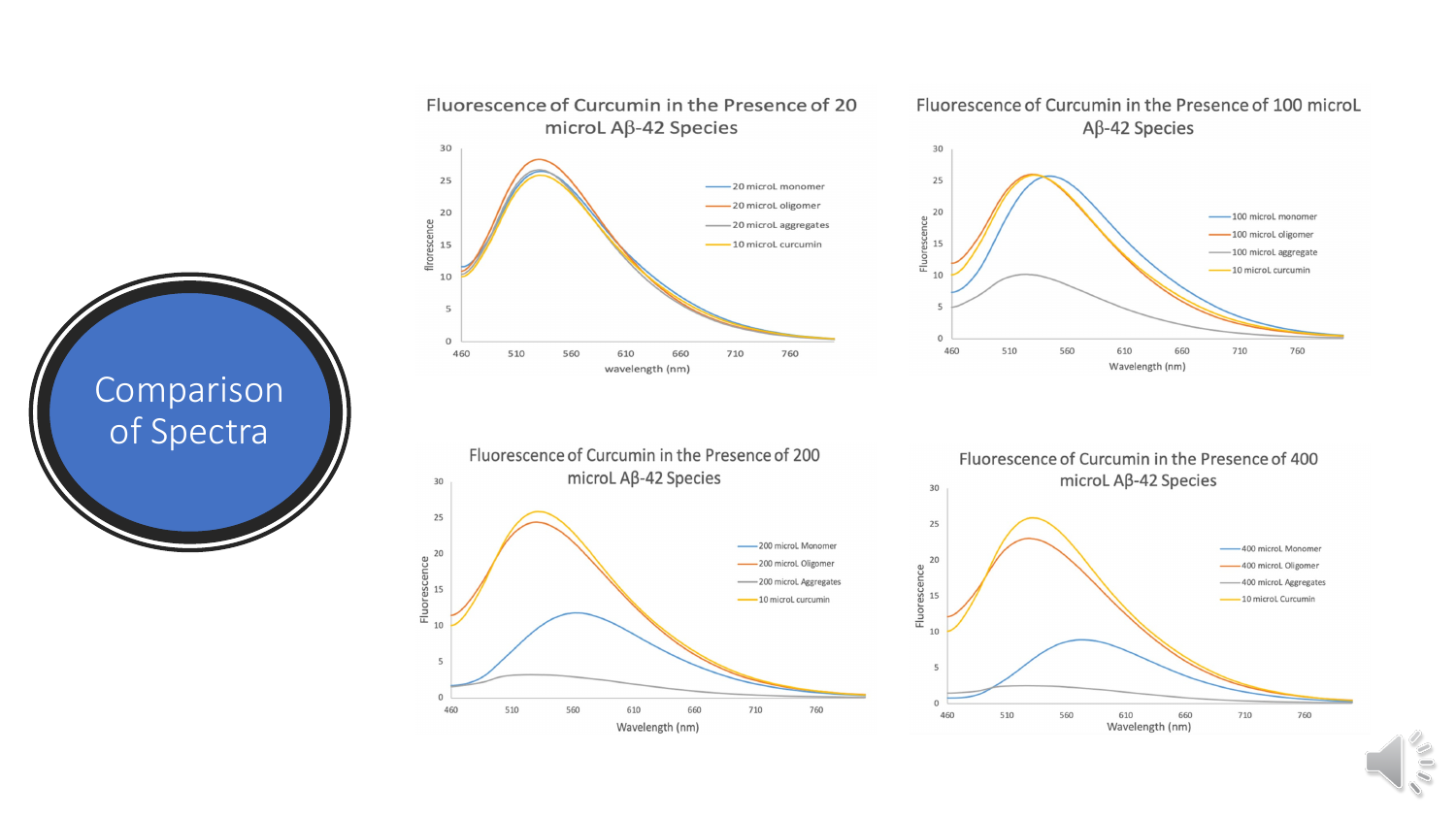# **Conclusion**

- Curcumin interacts differently with soluble monomer, oligomer and insoluble aggregate Aβ species.
- The fluorescence peak intensities and peak positions changed with the type of Aβ species as well as their concentrations.
- When there is a greater amount of  $\Delta\beta$  species present, the change in fluorescence intensity and shifting are more evident.
- Under a fluorescence microscope, Aβ aggregates showed no fluorescence under blue light irradiation. However, upon the addition of curcumin, Aβ aggregates became visible.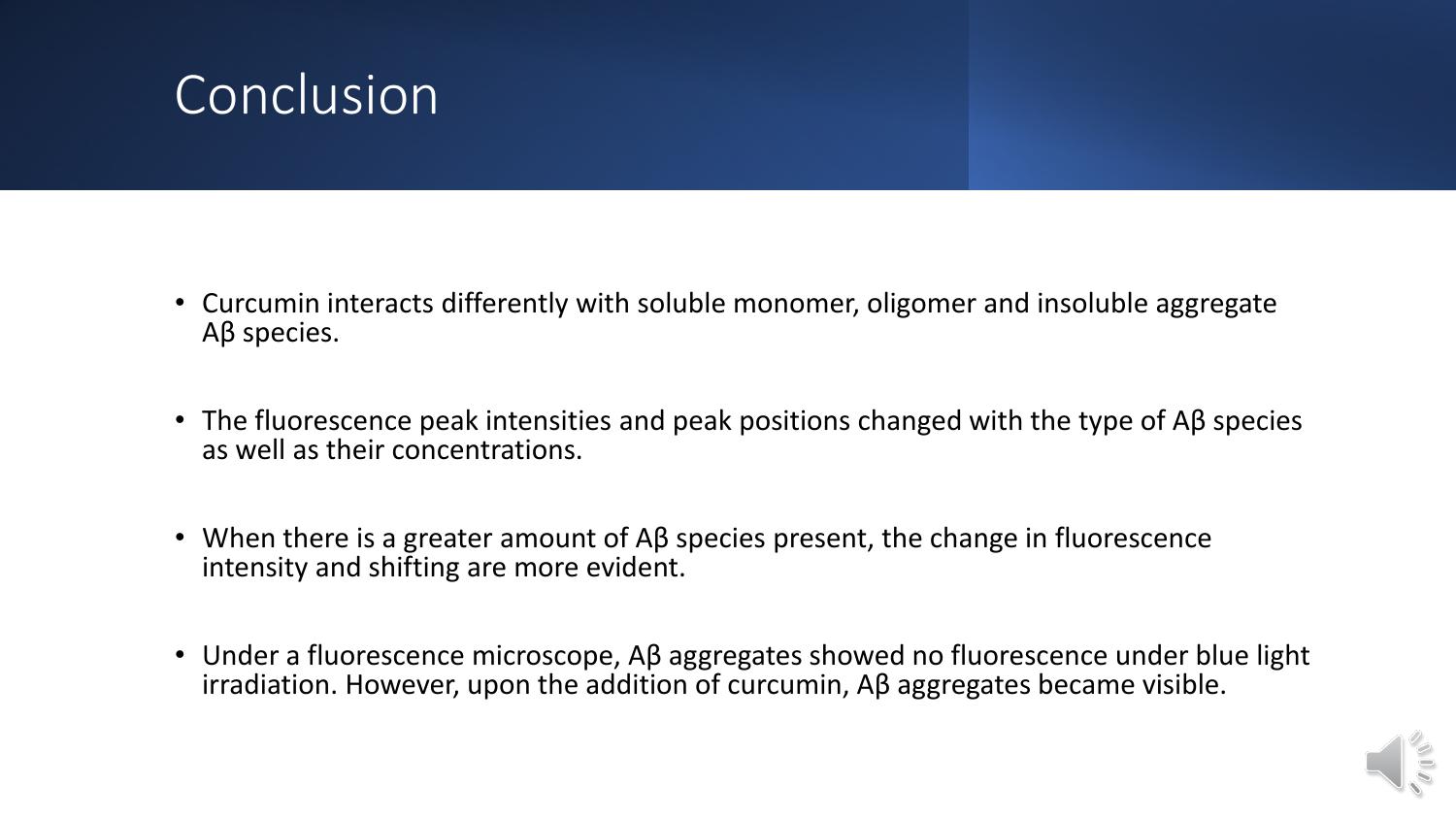## References

- [1] Xueli Zhang, Yanli Tian, Can Zhang, Xiaoyu Tian, Alana W. Ross, Robert D. Moir, Hongbin Sun, Rudolph E. Tanzi, Anna Moore, Chongzhao Ran. "NIRF imaging amyloid and monitoring therapy." Proceedings of the National Academy of Sciences Aug 2015, 112 (31) 9734-9739
- [2] Maresova, P.; Tomsone, S.; Lameski, P.; Madureira, J.; etal. Technological Solutions for Older People with Alzheimer's Disease: Review. Curr. Alzh. Res. 2018, 15.
- [3] Ran, C.; Xu, X.; Raymond, B.R.; Ferrara, B.J.; Neal, K.; Bacskai, B.J.; Medarova, Z.; Moore, A. Design, Synthesis, and Testing of Fifluoroboron-Derivatized Curcumins as Near-Infrared Probes for In Vivo Detection of Amyloid-β Deposits. J. Am. Chem. Soc. 2009 (131) 15257-15261
- [4] Alzheimer's Disease: Facts & Figures. https://www.brightfocus.org/alzheimers/article/alzheimers-disease-facts-figures (accessed Apr 18, 2020).
- [5] Sou, Keitaro et al. "Loading Of Curcumin Into Macrophages Using Lipid-Based Nanoparticles". International Journal Of Pharmaceutics, vol 352, no. 1-2, 2008, pp. 287-293. Elsevier BV, doi:10.1016/j.ijpharm.2007.10.033.